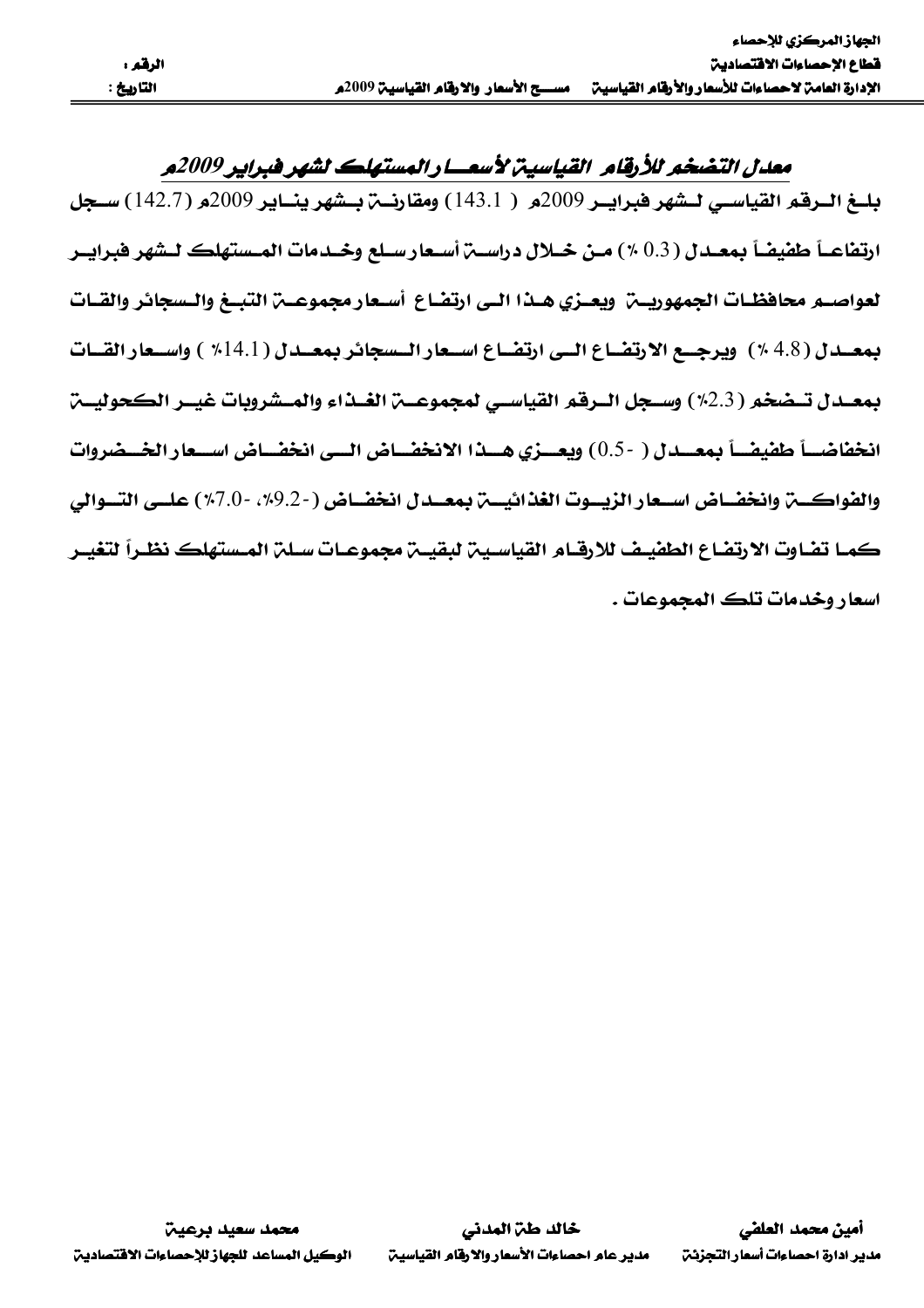| الارقام القياسية ومعدلات التضخم لشهر فبراير 2009م |  |  |  |  |  |
|---------------------------------------------------|--|--|--|--|--|
|---------------------------------------------------|--|--|--|--|--|

| المجموعات                          | معدل<br>التضخم | Feb-<br>09 | Jan-<br>09 | Products                                       | <b>Type</b>             |
|------------------------------------|----------------|------------|------------|------------------------------------------------|-------------------------|
| البئد العام                        | 0.3%           | 143.12     | 142.66     | <b>All-items</b>                               | 2 <sub>1</sub>          |
| الفذاء والمشروبات الفير كحوليه     | 0.5%           | 160.30     | 161.12     | I. Food and Non-Alcoholic Beverages            | $\overline{2}$          |
| القذاء                             | 0.5%           | 161.48     | 162.37     | Food                                           | $\mathbf{3}$            |
| الحبوب ومشتقاته                    | 0.0%           | 185.77     | 185.72     | Cereals and cereal products                    | $\overline{4}$          |
|                                    |                |            |            |                                                |                         |
| الخضروات الطازجه والمعلبه          | 9.2%           | 141.59     | 155.92     | Vegetables, fresh and canned                   | 4                       |
| الفواكه الطارجن والمعلبن           | 4.5%           | 146.27     | 139.99     | Fruits, fresh and canned                       | $\overline{4}$          |
| اللحوم                             | 1.0%           | 152.41     | 150.93     | Meats                                          | $\overline{\mathbf{4}}$ |
| الاسماك                            | 7.7%           | 166.40     | 154.44     | Fish                                           | $\overline{4}$          |
| الالبان ومشتقاته والبيض            | 4.5%           | 161.58     | 154.58     | Dairy products and eggs                        | $\overline{4}$          |
| الزيوت الفذائيه                    | 7.0%           | 162.38     | 174.67     | Edible oils and fats                           | 4                       |
| السكر ومنتجاته                     | 1.3%           | 143.96     | 145.81     | Sugar and sugar products                       | 4                       |
| البهارات                           | 0.6%           | 152.95     | 153.94     | Spices and other food items                    | 4                       |
| مشروبات غير كحوليه                 | 0.4%           | 136.88     | 136.36     | <b>Non-Alcoholic Beverages</b>                 | $\mathbf{3}$            |
| الشاي والبن                        | 0.9%           | 124.05     | 122.99     | Tea, Coffee, and Cocoa                         | $\overline{\mathbf{4}}$ |
| المياه والعصائر والمشروبات الفازيه | 0.1%           | 150.82     | 150.90     | Mineral water, juice & carbonated beverages    | 4                       |
| التبغ والسجائر والقات              | 4.8%           | 119.42     | 113.93     | II. Alcoholic Beverages, Tobacco and Narcotics | $\overline{2}$          |
| التماك والسجائر                    | 4.8%           | 119.42     | 113.93     | <b>Tobacco and Narcotics</b>                   | $\mathbf{3}$            |
| التبغ والقات                       | 4.8%           | 119.42     | 113.93     | Tobacco and Qat                                | $\overline{4}$          |
| الملابس والاحذين                   | 0.0%           | 117.74     | 117.74     | <b>Clothing and Footwear</b>                   | $\overline{2}$          |
| الملابس                            | 0.0%           | 119.31     | 119.31     | Clothing                                       | $\mathbf 3$             |
| ملابس داخلين                       | 0.0%           | 126.06     | 126.06     | Garments                                       | $\overline{4}$          |
| الاقمشت                            | 0.0%           | 79.17      | 79.17      | Clothing materials                             | $\overline{\mathbf{4}}$ |
| خياطة الملابس                      | 0.0%           | 116.56     | 116.56     | Repair and Hire of Clothing                    | $\overline{4}$          |
| الاحذين                            | 0.0%           | 108.96     | 108.96     | Footwear                                       | $\mathbf{3}$            |
| الاحذين واغطين الاقدام الاخرى      | $0.0\%$        | 108.96     | 108.96     | Shoes and other footwear                       | $\overline{4}$          |
| السكن ومستلزماته                   | 0.0%           | 141.04     | 141.04     | Housing and related items                      | $\overline{2}$          |
| ايجارات السكن                      | 0.0%           | 143.44     | 143.44     | Actual rents for housing                       | $\overline{3}$          |
| الايجارات المنزلين                 | 0.0%           | 143.44     | 143.44     | Actual and imputed rent                        | 4                       |
| شرائح المياه                       | 0.0%           | 96.72      | 96.72      | Water supply and misc. services                | $\overline{3}$          |
| المياد                             | 0.0%           | 96.72      | 96.72      | <b>Water Supply</b>                            | 4                       |
| الصيانه والاصلاح                   | 0.0%           | 132.16     | 132.16     | Maintenance and repairs                        | $\mathbf{3}$            |
| مواد الصيانه والاصلاح              | 0.0%           | 133.26     | 133.26     | Material for the maintenance and repair        | $\overline{4}$          |
| خدمات الاصلاح                      | 0.0%           | 128.55     | 128.55     | Services for the mainenance and repair         | 4                       |
| الكهرياء والفاز والوقود            | 0.0%           | 144.34     | 144.34     | Electricity, gas and other fuels               | $\mathbf{3}$            |
| الكهرباء                           | 0.0%           | 100.89     | 100.89     | Electricity                                    | 4                       |
| القاز                              | 0.0%           | 181.03     | 181.03     | Gas                                            | 4                       |
| الوقود الصلبه                      | 0.0%           | 154.10     | 154.10     | Solid fuels                                    | $\overline{4}$          |
| وقود اخرى                          | 0.0%           | 156.16     | 156.16     | Other fuels                                    | $\overline{4}$          |

محمد سعيد برعيت الوكيل المساعد للجهاز للإحصاءات الاقتصادين

خالد طن المدني مدير عام احصاءات الأسعار والارقام القياسين

أمين محمد العلفي مدير ادارة احصاءات أسعار التجزئن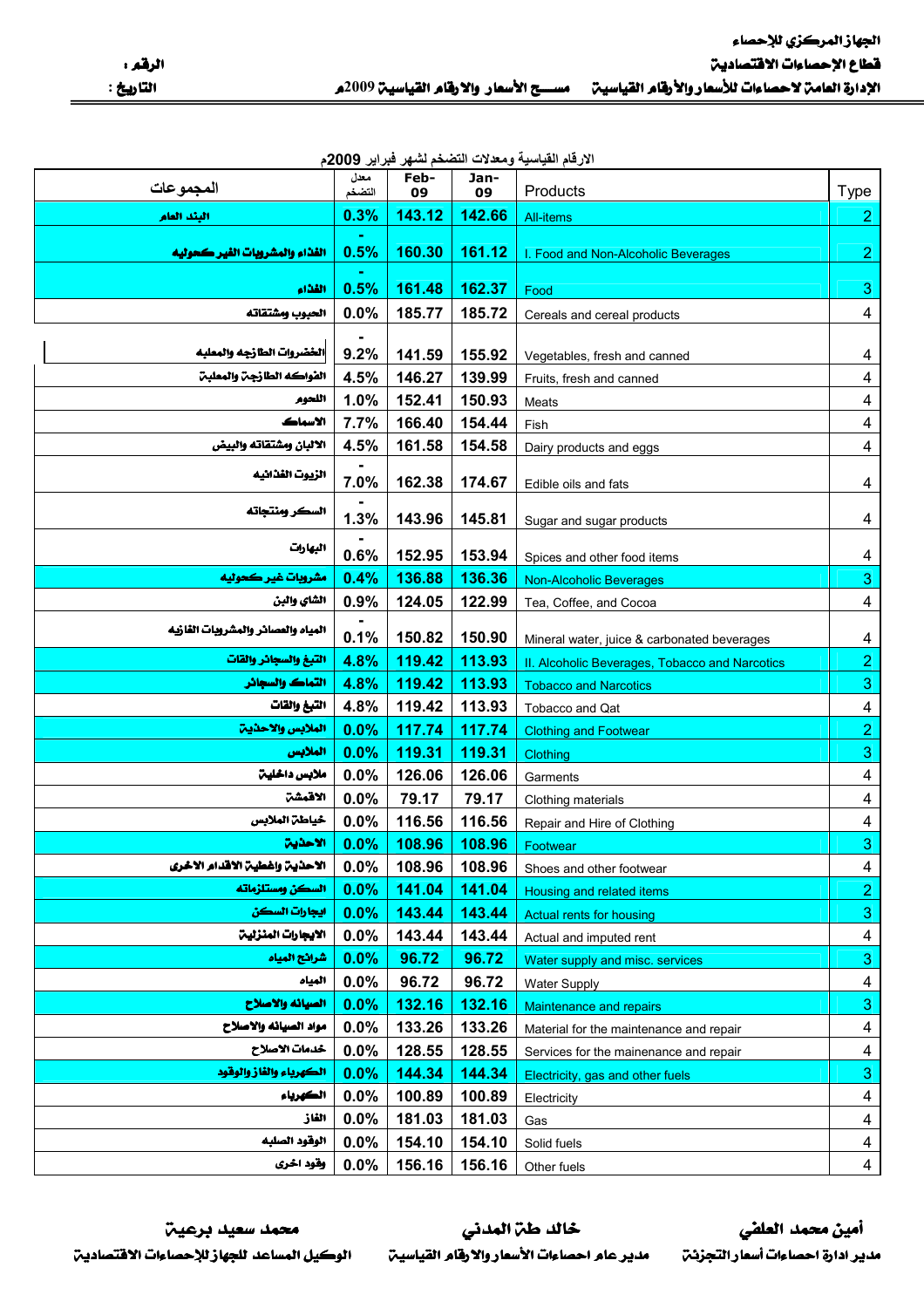الجهاز المركزي للإحصاء

قطاع الإحصاءات الاقتصادين

|  | الإدارة العامن لاحصاءات للأسعار والأرقام القياسين للمســـح الأسعار والارقام القياسين 2009. |
|--|--------------------------------------------------------------------------------------------|
|--|--------------------------------------------------------------------------------------------|

| الاثاث والادوات المنزلين                         | 0.0%    | 122.64 | 122.64 | Household furnishings and appliances                                          | $\overline{2}$          |
|--------------------------------------------------|---------|--------|--------|-------------------------------------------------------------------------------|-------------------------|
| السجاد والمطارش                                  | 0.0%    | 122.27 | 122.27 | Furniture and furnishings, carpets, and other<br>coverings                    | $\mathbf{3}$            |
| الاثاث                                           | 0.0%    | 121.80 | 121.80 | Furniture and furnishings                                                     | 4                       |
| المفارش وسجاد الارضيه                            | 0.0%    | 123.52 | 123.52 | Carpets and floor covering                                                    | $\overline{\mathbf{4}}$ |
| الزجاجيات                                        | 0.0%    | 110.48 | 110.48 | Glassware, tableware and household utensils                                   | 3                       |
| المواد المنزلين                                  | 0.0%    | 110.48 | 110.48 | Glassware, tableware and household utensils                                   | 4                       |
| الاغطيه المنزليه                                 | 0.0%    | 117.54 | 117.54 | <b>Household textiles</b>                                                     | $\mathbf{3}$            |
| الاغطيه المنزليه                                 | 0.0%    | 117.54 | 117.54 | Household textiles                                                            | $\overline{\mathbf{4}}$ |
| السلع والخدمات للصيانة المنزلية الروتينية        | 0.0%    | 131.50 | 131.50 | Goods and services for routine HHs maintenance                                | 3                       |
| السلع المنزلية غير المعمرة                       | 0.0%    | 133.85 | 133.85 | Non durable household goods                                                   | $\overline{\mathbf{4}}$ |
| المنظفات المنزلية                                | 0.0%    | 130.79 | 130.79 | Household cleaning products                                                   | $\overline{\mathbf{4}}$ |
| الاجهزة المنزلين                                 | 0.0%    | 113.21 | 113.21 | <b>Household appliances</b>                                                   | 3                       |
| الاجهزة الاساسين                                 | 0.0%    | 111.92 | 111.92 | Major appliances                                                              | 4                       |
| اجهزه كهربائيه صفيره                             | 0.0%    | 120.62 | 120.62 | Small electric appliances                                                     | 4                       |
| الصحة والخدمات الصحية                            | 0.0%    | 132.75 | 132.75 | Health                                                                        | $\overline{c}$          |
| االمنتجات الصيدلين والعدد الطبين                 | 0.0%    | 146.22 | 146.22 | Medical products, appliances and equipment                                    | $\mathbf{3}$            |
| المنتجات الصيدليه                                | 0.0%    | 146.22 | 146.22 | Pharmaceutical products                                                       | 4                       |
| خدمات صحيه                                       | 0.0%    | 139.54 | 139.54 | <b>Out-Patient Services</b>                                                   | 3                       |
| خدمات صحيه                                       | 0.0%    | 139.54 | 139.54 | <b>Medical Services</b>                                                       | $\overline{\mathbf{4}}$ |
| خدمات المستشفيات                                 | 0.0%    | 93.44  | 93.44  | <b>Hospital Services</b>                                                      | 3                       |
| خدمات المستشفيات                                 | 0.0%    | 93.44  | 93.44  | <b>Hospital Services</b>                                                      | $\overline{\mathbf{4}}$ |
| النقل ومستلزماته                                 | 0.0%    | 140.13 | 140.13 | Transport                                                                     | $\overline{2}$          |
| معدات النقل الشخصيه                              | 0.0%    | 145.77 | 145.77 | Operation of personal transport equipment                                     | $\mathbf{3}$            |
| الوقود                                           | 0.0%    | 145.77 | 145.77 | Fuels and lubricants                                                          | 4                       |
| اجورالنقل                                        | 0.0%    | 134.31 | 134.31 | <b>Transport Costs</b>                                                        | $\mathbf 3$             |
| اللقل البري                                      | 0.0%    | 134.31 | 134.31 | Transport by road                                                             | 4                       |
| النقل الجوي                                      | 0.0%    | 151.45 | 151.45 | Transport by air                                                              | $\overline{\mathbf{4}}$ |
| الاتصالات ومستلزماته                             | 0.0%    | 62.68  | 62.68  | Communications                                                                | $\overline{2}$          |
| الاتصالات ومستلزماته                             | 0.0%    | 62.68  | 62.68  | Communications                                                                | 3                       |
| خدمات البريد                                     | $0.0\%$ | 114.19 | 114.19 | <b>Postal Services</b>                                                        | $\overline{\mathbf{4}}$ |
| التلفونات والتلكسات                              | 0.0%    | 59.61  | 59.61  | Telephone and telefax services                                                | 4                       |
| الترهيه والثقاهن                                 | 0.0%    | 108.38 | 108.38 | <b>Recreation and Culture</b>                                                 | $\overline{2}$          |
| المرثيات                                         | 0.0%    | 108.84 | 108.84 | Audio-visual, photographic, etc.<br>Equipment for the reception, rcording and | $\mathbf{3}$            |
| معدات الاستقبال والتسجيل والانتاج                | 0.0%    | 92.11  | 92.11  | reproduction                                                                  | 4                       |
| القرطاسيه والاقلام                               | 0.0%    | 159.06 | 159.06 | Stationary and drawing materials                                              | 4                       |
| خدمات ترهيهيه وثقاهيه                            | 0.0%    | 117.17 | 117.17 | <b>Recreation and Cultural services</b>                                       | 3                       |
| خدمات ثقافيه                                     | 0.0%    | 117.17 | 117.17 | Cultural services                                                             | 4                       |
| الصحف والمجلات                                   | 0.0%    | 115.08 | 115.08 | <b>Newspapers and magazines</b>                                               | 3                       |
| الصحف والمجلات                                   | 0.0%    | 115.08 | 115.08 | Newspapers and magazines                                                      | 4                       |
| مواد ترهیهیه اخری                                | 0.0%    | 81.46  | 81.46  | Other recreational items                                                      | 3                       |
| العاب                                            | 0.0%    | 81.46  | 81.46  | Games, toys                                                                   | 4                       |
| التعليم ومستلزماته                               | 0.0%    | 115.22 | 115.22 | <b>Education</b>                                                              | $\overline{2}$          |
| التعليع                                          | 0.0%    | 115.22 | 115.22 | <b>Education</b>                                                              | $\mathbf{3}$            |
| التعليم الاساسي والثانوي<br>التعليم بعد الثانوين | 0.0%    | 116.36 | 116.36 | Primary and secundary education                                               | 4                       |
| المطاعم والفنادق                                 | 0.0%    | 99.89  | 99.89  | Post-secondary education                                                      | $\overline{4}$          |
|                                                  | 0.0%    | 165.14 | 165.14 | <b>Restaurants and Hotels</b>                                                 | 2 <sup>7</sup>          |

محمد سعيد برعيت الوكيل المساعد للجهاز للإحصاءات الافتصادين

خالد طن المدنى مدير عام احصاءات الأسعار والارقام القياسين

أمين محمد العلضي مدير ادارة احصاءات أسعار التجزئن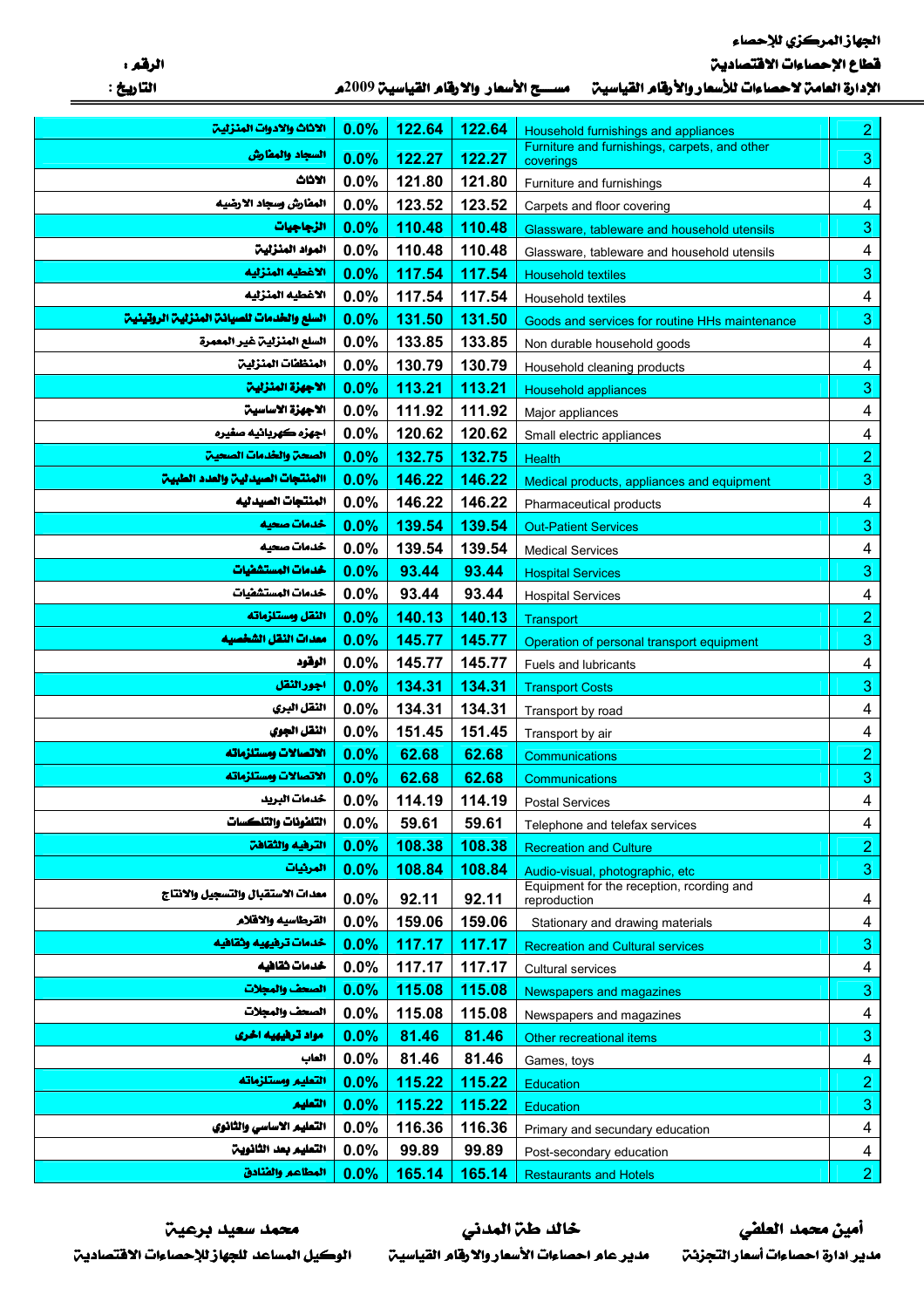الجهاز المركزي للإحصاء

قطاع الإحصاءات الاقتصادين

الرقم ، التاريخ :

| الإدارة العامن لاحصاءات للأسعار والأرقام القياسين للمسسح الأسعار والارقام القياسين 2009م |
|------------------------------------------------------------------------------------------|
|                                                                                          |

| خدمات المباشرين                        | 0.0% | 175.06 | 175.06 | <b>Catering services</b>                                     | 3              |
|----------------------------------------|------|--------|--------|--------------------------------------------------------------|----------------|
| المطاعم والمقاهي                       | 0.0% | 175.06 | 175.06 | Restaurants, caffees, etc.                                   | 4              |
| خدمات الاسكان                          | 0.0% | 115.68 | 115.68 | <b>Accommodation services</b>                                | 3              |
| خدمات الاسكان                          | 0.0% | 115.68 | 115.68 | Accommodation services                                       | 4              |
| خدمات وسلع متنوعه                      | 0.0% | 134.95 | 134.95 | <b>Miscellaneous Goods and Services</b>                      | $\overline{2}$ |
| العنايه الشخصيه                        | 0.0% | 114.02 | 114.02 | <b>Personal care</b>                                         | 3              |
| اجهزه اخرى ومعدات وسلع للعنايه الشخصين | 0.0% | 114.02 | 114.02 | Other appliances, articles and products for personal<br>care | 4              |
| سلع شخصيت                              | 0.0% | 187.45 | 187.45 | Personal Effects, n.e.c.                                     | 3              |
| المجوهرات والساعات                     | 0.0% | 195.35 | 195.35 | Jewellery, clocks, and watches                               | 4              |
| سلع شخصیه اخری                         | 0.0% | 152.47 | 152.47 | Other personal effects                                       | 4              |
| عنايه شخصيه                            | 0.0% | 126.33 | 126.33 | <b>Personal care</b>                                         | 3              |
| صالون الحلاقه                          | 0.0% | 126.33 | 126.33 | Hairdressing salons and grooming                             | 4              |